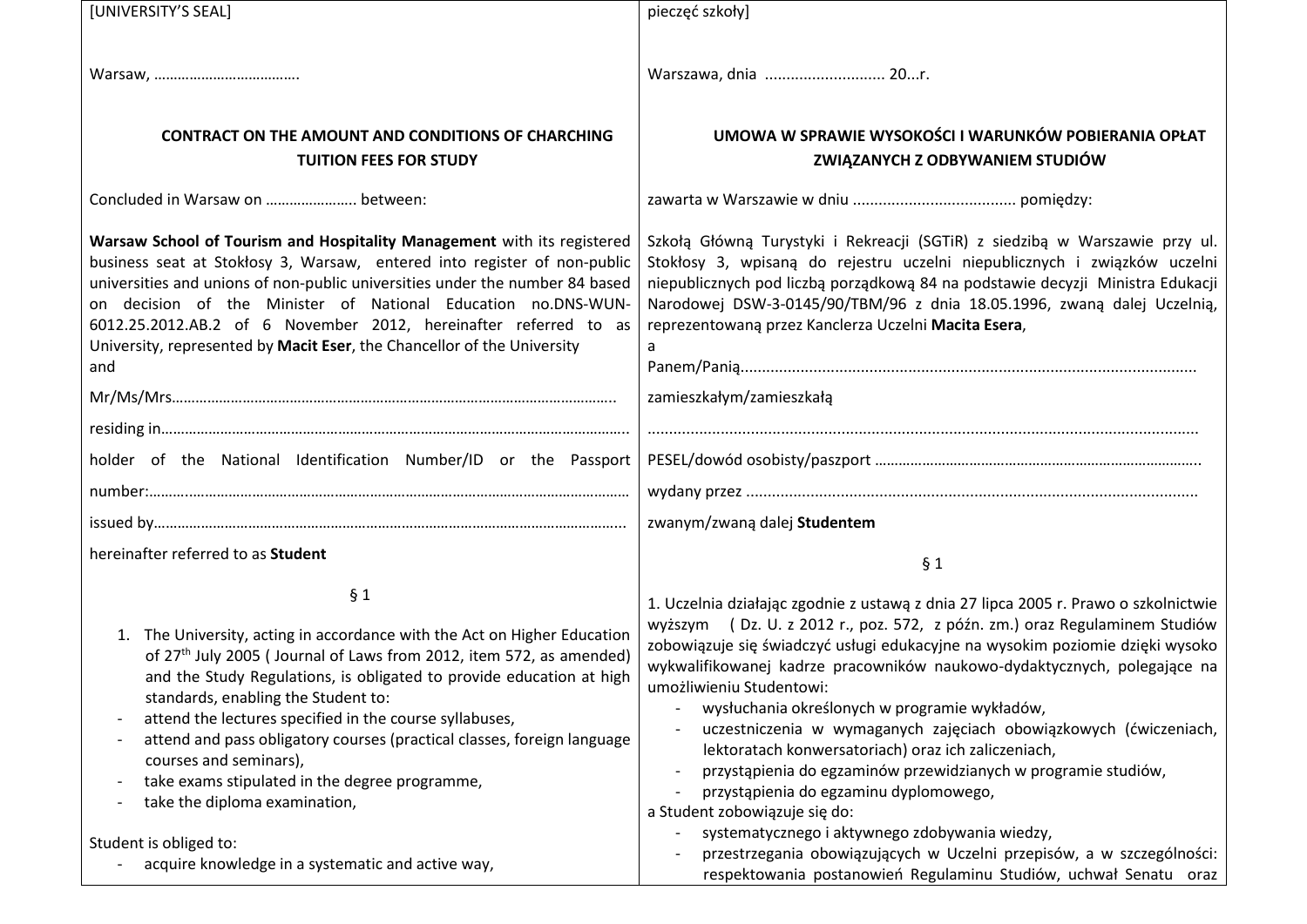| observe the University regulations in force, in particular: abide by the       | zarządzeń Kanclerza i Rektora,                                                       |
|--------------------------------------------------------------------------------|--------------------------------------------------------------------------------------|
| Study Regulations, Resolutions of the University Senate, Orders of             | terminowego regulowania opłaty za naukę – tzw. czesnego,<br>$\overline{\phantom{a}}$ |
| Chancellor and Rector,                                                         | terminowego regulowania innych dodatkowych należności.<br>$\overline{\phantom{a}}$   |
| pay all tuition fees in a timely manner,                                       | Uczelnia zapewnia Studentom możliwość skorzystania z:<br>2.                          |
| make all additional payments in a timely manner.                               | stypendiów socjalnych oraz stypendiów dla najlepszych studentów                      |
| The University will give the Student an opportunity to:<br>2.                  | zgodnie z obowiązującymi przepisami,                                                 |
| obtain maintenance grants and scholarships for the best students in            | wykładów w języku angielskim,<br>$\overline{\phantom{a}}$                            |
| accordance with the current regulations,                                       | uczestnictwa w kołach naukowych, klubach studenckich prowadzonych                    |
| participate in lectures in English,                                            | przez samorząd studencki,                                                            |
| participate in scientific circles, student clubs organized by the Student      | pomocy Biura Karier i Praktyk Studenckich w zakresie odbycia praktyk                 |
| Council,                                                                       | zawodowych i pośrednictwa w uzyskaniu pracy oraz doradztwa                           |
| receive support from the Careers Office with regard to professional            | zawodowego.                                                                          |
| trainings, job offers and career counseling.                                   |                                                                                      |
|                                                                                | § 2                                                                                  |
| $§$ 2                                                                          |                                                                                      |
|                                                                                | Uczelnia świadczy usługi oświatowe wykorzystując odpowiednio wyposażone sale         |
| The University shall deliver educational services while using adequately       | wykładowe, sale do prowadzenia zajęć typu ćwiczeniowego oraz zapewnia                |
| equipped lecture rooms, rooms for conducting practical classes and provide     | Studentom, m.in. dostęp do:                                                          |
| the Students with good study conditions, such as access to:                    | - Internetu,                                                                         |
| - Internet,                                                                    | - biblioteki uczelnianej i publicznej,                                               |
| - University and public library,                                               | - hali sportowej,                                                                    |
| - sports hall,                                                                 | - opieki medycznej,                                                                  |
| - medical care,                                                                | - bufetu i kiosku.                                                                   |
| - cafeteria and student store.                                                 | $§$ 3                                                                                |
| $§$ 3                                                                          |                                                                                      |
|                                                                                | W czasie trwania studiów, jeżeli program kształcenia dla danego kierunku             |
| During the whole study period, if it is stipulated in the curricula for the    | przewiduje, odbywają się obowiązkowe praktyki zawodowe w ramach programu             |
| particular field of study, the Student should complete a professional training | kształcenia.                                                                         |
| included in the study curriculum.                                              |                                                                                      |
|                                                                                | §4                                                                                   |
| § 4                                                                            |                                                                                      |
|                                                                                | 1. Nauka w Uczelni jest płatna. Student zobowiązany jest do wnoszenia                |
| 1. Education provided at the University is subject to payment. During          | następujących opłat:                                                                 |
| this Contract's validity term, the Student is obliged to make the              | a) wpisowego,                                                                        |
| following payments:                                                            | czesnego,<br>b)                                                                      |
| registration fee<br>a)<br>tuition fee                                          | dodatkowych opłat określonych w zarządzeniach Kanclerza.<br>C)                       |
| b)<br>all additional fees described in Chancellor's orders.                    | Wysokość opłat, o których mowa w ust. 1, wynikająca ze stosownych<br>2.              |
| $\mathsf{C}$                                                                   | postanowień odpowiednich zarządzeń Kanclerza SGTiR, określona jest w                 |
| The amount of the fees specified in item 1 is determined by orders of<br>2.    | Załączniku do niniejszej umowy.                                                      |
| the Chancellor of Warsaw School of Tourism and Hospitality                     |                                                                                      |
| Management and is specified in the appendix to this Contract.                  | Formy i terminy płatności czesnego:<br>3.                                            |
| 3. The forms and deadlines of payment are as follows:                          | opłata jednorazowa (roczna) nie później niż do dnia 15 września, (nabór              |

- one-time fee – paid by 15 September (enrolment for the winter

- opłata jednorazowa (roczna) nie później niż do dnia 15 września, (nabór na semestr zimowy) do dnia 15 lutego, (nabór na semestr letni),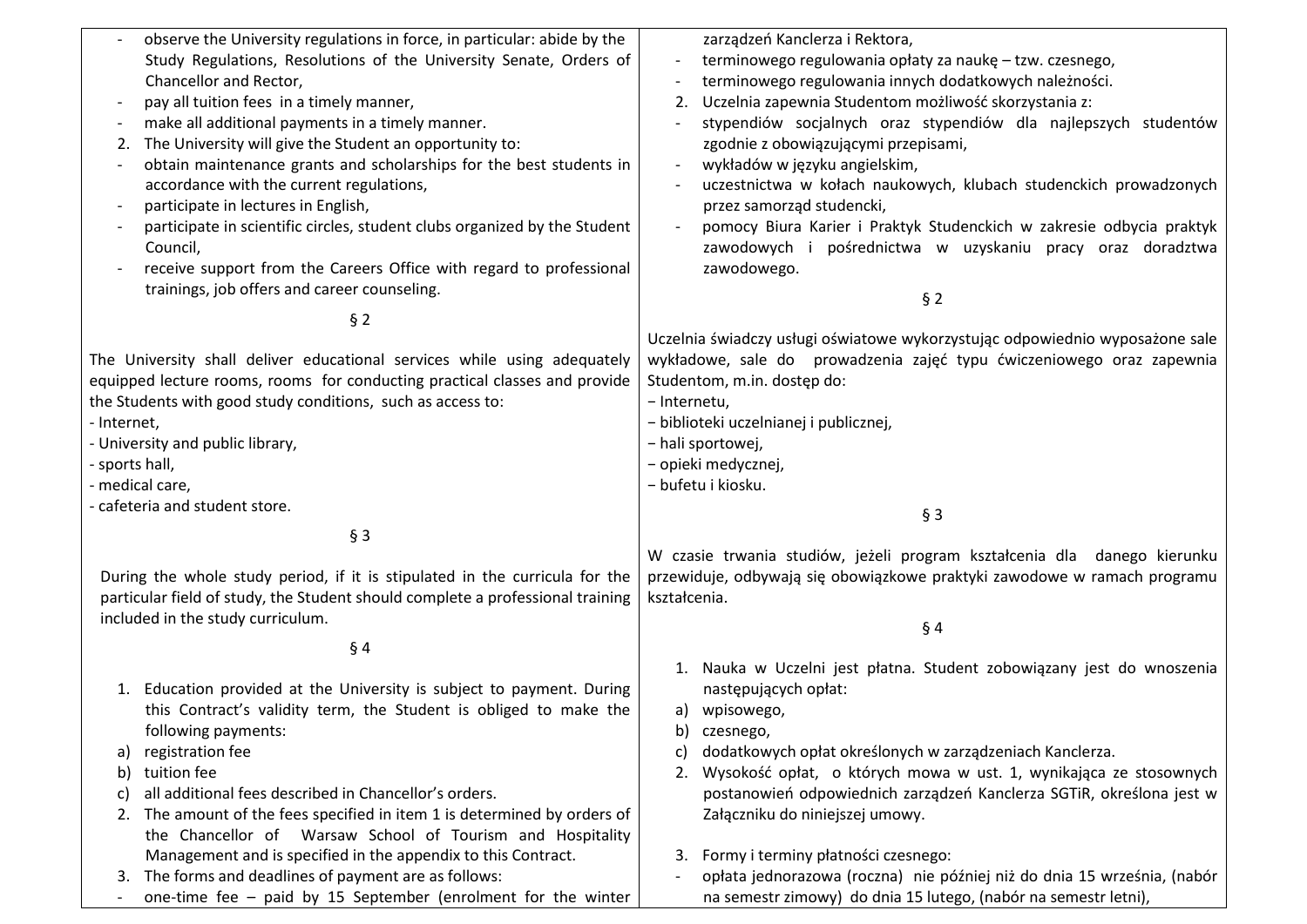semester), by 15 February (enrolment for the spring semester),

- semester fees paid by 15 September (for the winter semester), by 15 February (for the spring semester).
- 4. All fees (look: Appendix) should be paid in the amount and manner specified in the Chancellor's orders to the bank account given to the Student after being admitted to the University. The date of payment is the date of reception of payment by the University. In case of any delays in making the payment, the fee should include the interest surcharge in the amount defined by law.
- 5. Delays in payment of the registration fee, tuition fee and other fees may result in the suspension of issuance of a any certificates or documents (this also relates to the stamp on the student identity card) until all due payments are made by the Student.
- 6. In the event of a delay in payment, specified in § 4 item 5, of over one month, on the basis of the Study Regulations, the Student is crossed out from the list of students, which results in termination of this Contract.
- 7. Removal from the register of students of Warsaw School of Tourism and Hospitality Management as a result of breach or resignation from the Contract does not exempt the Student from making overdue payments. The Student who is crossed out from the list of students on the basis of § 4 item 6 may apply for readmission only after s/he makes all the overdue payments.
- 8. Registration fee is non-refundable.
- 9. Students and candidates for studies have the right to resign from pursuing their education at the University at any moment.
- 10. Resignation from studies should be made in writing. The Student should submit the resignation letter to the Student Office in person or by a registered letter.
- 11. Tuition fee is fully refundable in case of visa refusal. To get a refund of the tuition fee a candidate is supposed to provide the original visa refusal letter from the Polish consulate or Polish embassy together with a refund form.
- 12. 10% of 1st year tuition fee will be deducted from the amount refunded to the candidate who resigned from the studies not later than 30 days before the start of the studies and did not submit an application for a student visa in the Polish Embassy or did not receive a student visa. (University needs a written confirmation of this fact from the Polish Embassy/ Consulate) by electronic mail, fax or by post). The candidate is required to deliver the refund form together with confirmation from the embassy/ consulate.
- opłata semestralna za semestr zimowy nie później niż do dnia 15 września, za semestr letni nie później niż do dnia 15 lutego.
- 4. Wszystkie opłaty (patrz: Załącznik) powinny być wnoszone w wysokości i w sposób określony w zarządzeniach Kanclerza, na indywidualne konto bankowe założone studentowi przez Uczelnię, którego numer zostanie podany do wiadomości studenta z chwilą przyjęcia na studia. Za dzień wpłaty uznaje się dzień wpływu pieniędzy na ten rachunek. W przypadku opóźnienia we wnoszeniu którejkolwiek z opłat, wpłata powinna uwzględniać odsetki w wysokości ustawowej.
- 5. Opóźnienie terminów opłacania przez Studenta wpisowego na semestr, należnego czesnego oraz wszelkich innych należności finansowych wobec Uczelni skutkuje wstrzymaniem przez Uczelnię wydania wszelkiego rodzaju zaświadczeń i poświadczeń dokumentów (w tym m.in. stemplowania legitymacji) do czasu uregulowania przez Studenta wszelkich należnych płatności.
- 6. W przypadku opóźnienia, o którym mowa w § 4 ust. 5, przekraczającego okres 1 miesiąca, Student może być, zgodnie z Regulaminem Studiów, skreślony z listy studentów, co skutkuje wygaśnięciem niniejszej umowy.
- 7. Skreślenie Studenta z listy studentów SGTiR na skutek rozwiązania lub rezygnacji z umowy nie zwalnia go z obowiązku uregulowania zaległych opłat. Student, skreślony z listy na podstawie § 4, ust. 6, może ubiegać się o ponowne przyjęcie na Uczelnię dopiero po wniesieniu wszelkich zaległych opłat.
- 8. Opłata rekrutacyjna (wpisowe) nie podlega zwrotowi.
- 9. Kandydat na studia bądź student ma prawo do rezygnacji ze studiowania na Uczelni w dowolnym momencie.
- 10. Rezygnacja ze studiów wymaga formy pisemnej. Pismo zawierające oświadczenie o rezygnacji student składa wyłącznie w dziekanacie osobiście lub listem poleconym.
- 11. Czesne podlega zwrotowi w całości w przypadku odmowy udzielenia wizy. W celu otrzymania zwrotu czesnego kandydat musi dostarczyć oryginał pisma z odmową udzielenia wizy wystawionego przez Ambasadę bądź Konsulat RP wraz z formularzem zwrotu.
- 12. 10% kwoty czesnego za pierwszy rok studiów zostanie odjęte od kwoty zwróconej kandydatowi w przypadku gdy rezygnuje on ze studiów nie później niż 30 dni przed rozpoczęciem zajęć, nie złożył wniosku o wizę studencką w polskiej ambasadzie/konsulacie oraz nie otrzymał wizy. (Uczelnia wymaga pisemnego potwierdzenia z polskiej ambasady/konsulatu w formie e-maila, faksu bądź listownie). Kandydat na studia jest zobowiązany do dostarczenia formularza zwrotu wraz z potwierdzeniem z ambasady/konsulatu.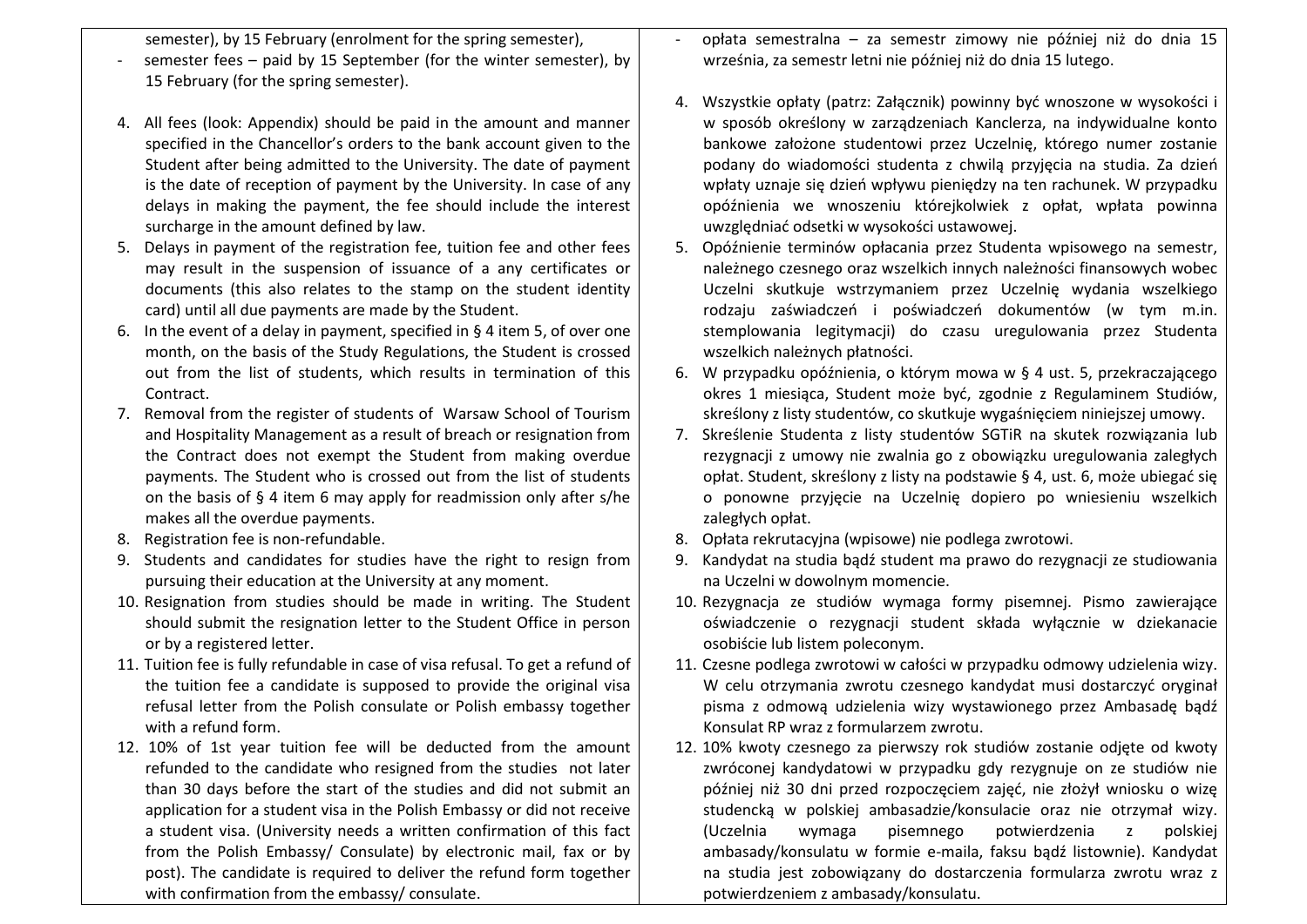- 13. If the student received a visa, 25% of 1st year tuition fee will be deducted from the amount refunded to the student who resigned from the studies not later than 14 days after the start of the studies. In order to receive a refund the student is supposed to cancel their student visa or residence permit, deliver the refund form together with the confirmation of cancelling of the visa and supporting documents.
- 14. Student can resign from studies later than 14 days after the start of the studies only due to health problems proved by a supporting medical certificate or if the Candidate resigned from studies due to important and documented fortuitous events. To get a refund the student is supposed to cancel their student visa or residence permit, deliver a refund form, confirmation of cancelling of the visa and supporting documents. In this case the student will receive the refund of the tuition fee partially (depending on the date when all required documents are submitted to University).
- 15. If the student was not able to apply for the visa due to the lack of the possibility to make a visa interview appointment, the student should inform the University about this fact not earlier than 14 days and not later than 30 days after the start of the studies. In this case the student's application is moved to next semester/academic year.
- 16. In case of visa refusal because of delivering forged documentation, a refund of the tuition fee is not applicable .
- 17. If the University cancels the student's admission due to forged documentation or documentation which does not entitle them to study a refund of the tuition fee is not applicable .

*Refunds of the tuition fees will not be approved where no special circumstances exist. Lack of knowledge or understanding of the administrative requirements or deadlines are not considered to be special circumstances beyond a person's control. Resignation from the studies due to the reasons different than the ones mentioned in points 11-15 does not exclude from making payments until the end of the end of the academic year.*

## § 5

- 1. During the period of studies, the University organizes sports and recreation camps in winter and spring. The student is obliged to participate in one of these camps.
- 2. The student shall make a payment for participation in the selected camp within the dates specified by the University.
- 3. If the Student resigns from participation in the camp for which s/he
- 13. W sytuacji gdy student otrzymał wizę 25% kwoty czesnego za pierwszy rok studiów zostanie odjęte od kwoty zwróconej studentowi w przypadku gdy rezygnuje on ze studiów nie później niż 14 dni po rozpoczęciu studiów. W celu otrzymania zwrotu student musi anulować swoją wizę studencką lub pozwolenie na pobyt, dostarczyć formularz zwrotu oraz potwierdzenie anulowania wizy wraz z niezbędnymi dokumentami.
- 14. Student może zrezygnować ze studiów po 14 dniach od rozpoczęcia studiów tylko z przyczyn zdrowotnych – poświadczonych zaświadczeniem lekarskim lub z powodu ważnych udokumentowanych zdarzeń losowych. W celu otrzymania zwrotu student musi anulować wizę lub pozwolenie na pobyt, dostarczyć formularz zwrotu, potwierdzenie anulowania wizy wraz z niezbędnymi dokumentami. W tym przypadku zwrot czesnego będzie częściowy (w zależności od terminu złożenia wszystkich niezbędnych dokumentów).
- 15. Jeśli student nie był w stanie złożyć wniosku o wizę z powodu braku możliwości umówienia rozmowy wizowej powinien poinformować o tym uczelnię nie wcześniej niż 14 dni i nie później niż 30 dni po rozpoczęciu zajęć. W tym przypadku podanie studenta zostaje przeniesione na kolejny semestr/rok akademicki.
- 16. W przypadku odmowy wydania wizy z powodu przedstawienia fałszywych dokumentów, zwrot czesnego się nie należy.
- 17. W przypadku gdy uczelnia anuluje przyjęcie studenta z powodu przedstawienia fałszywych dokumentów albo dokumentów nie uprawniających do podjęcia studiów, zwrot czesnego się nie należy.

*Zwroty czesnego nie będą zatwierdzane w przypadkach gdy nie zaistnieją szczególne okoliczności. Brak wiedzy bądź zrozumienia wymagań administracyjnych lub ustalonych terminów nie są uważane za szczególne okoliczności poza kontrolą danej osoby. Rezygnacja ze studiów z przyczyn innych niż wymienione w punktach 11-15 nie zwalnia z dokonania opłat do końca roku akademickiego.*

§ 5

- 1. W trakcie studiów organizowane są obozy rekreacyjno sportowe, letni i zimowy. Udział w jednym z nich jest obowiązkowy.
- 2. Student wnosi opłatę za wybrany obóz w terminie wyznaczonym przez Uczelnię.
- 3. W wypadku rezygnacji z wyjazdu po dokonaniu wpłaty za obóz, studentowi nie przysługuje zwrot pieniędzy.
- 4. Opłata nie obejmuje kosztów dojazdów i ubezpieczenia NNW Studenta podczas obozu. Koszty te pokrywa Student.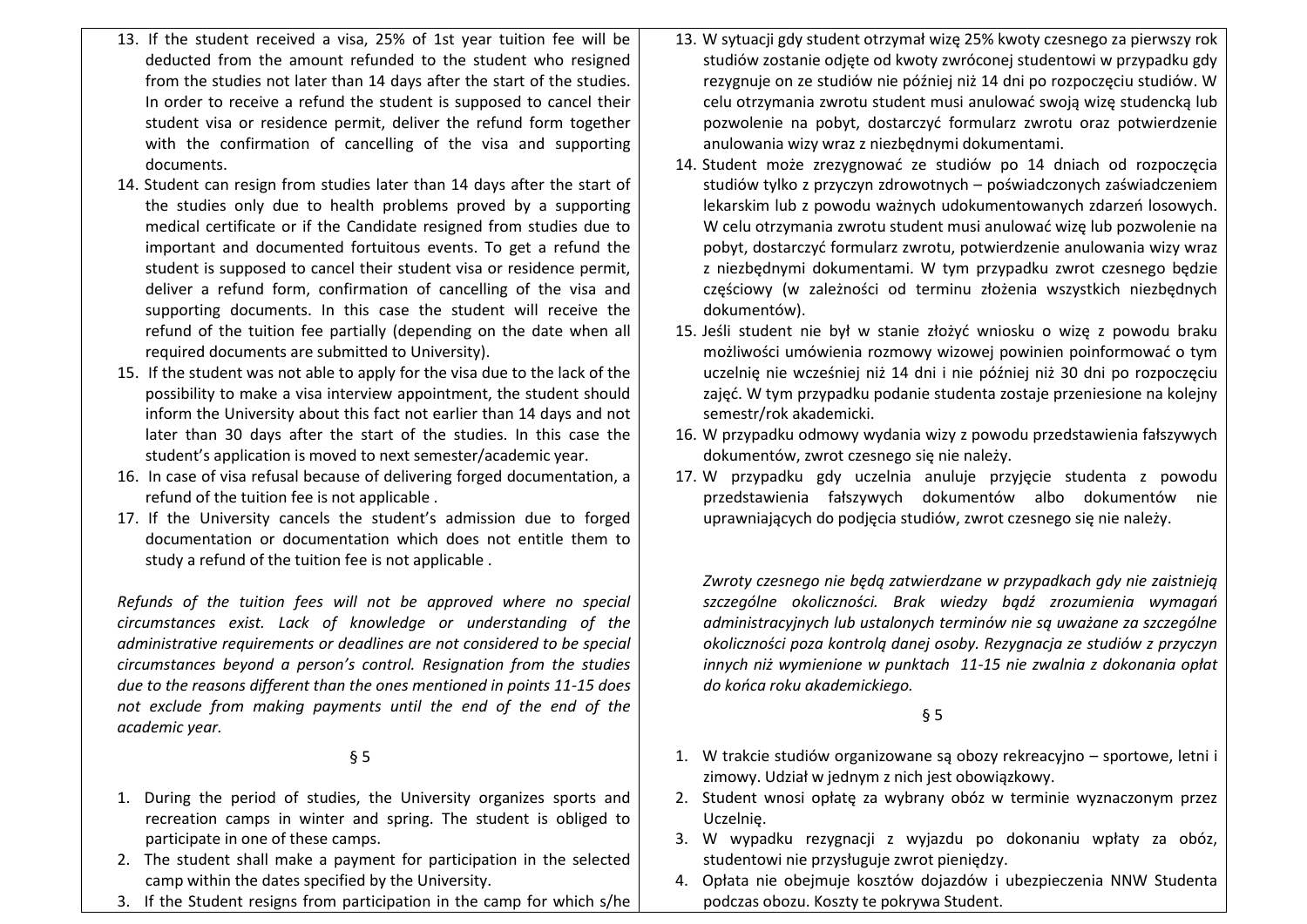| already paid, s/he is not entitled to a refund.                                                                                                                        | 5. Sprawy organizacyjne dotyczące obozu określa Regulamin obozu.                                                                                                                                                           |
|------------------------------------------------------------------------------------------------------------------------------------------------------------------------|----------------------------------------------------------------------------------------------------------------------------------------------------------------------------------------------------------------------------|
| 4. The fee does not include the cost of travel and insurance of the                                                                                                    |                                                                                                                                                                                                                            |
| Student during the camp. These costs should be paid by the Student.                                                                                                    |                                                                                                                                                                                                                            |
| 5. Organizational matters concerning the camp shall be set out in its<br>regulations.                                                                                  | §6                                                                                                                                                                                                                         |
| §6                                                                                                                                                                     | Student zakwalifikowany na studia wg indywidualnego programu wnosi opłaty na<br>warunkach ustalonych przez Kanclerza Uczelni.                                                                                              |
| The Student who is admitted to an individual course of study should make<br>payments under conditions set out by the Chancellor.                                       | § 7                                                                                                                                                                                                                        |
| §7                                                                                                                                                                     | 1. W przypadku wpisu warunkowego lub powtarzania semestru Student<br>wnosi opłaty na warunkach określonych w § 3 ust. 3 Zarządzenia                                                                                        |
| 1. In case of a conditional registration for a subsequent study term or a                                                                                              | Kanclerza.                                                                                                                                                                                                                 |
| referral to repeat a term of study, the Student should make all tuition<br>payments according to the provisions stipulated in § 3 item 3 of the<br>Chancellor's Order. | 2. W sytuacji nadzwyczajnych zdarzeń losowych opłaty mogą zostać decyzją<br>Kanclerza rozłożone na raty bądź też w części lub w całości umorzone.<br>3. Decyzja, o której mowa w ust. 3 dotyczy wyłącznie studentów którzy |
| 2. In case of extraordinary circumstances, the Chancellor may allow the                                                                                                | uzyskali wpis warunkowy lub powtarzających semestr.                                                                                                                                                                        |
| Student to pay the fees in instalments. The Chancellor may also                                                                                                        | § 8                                                                                                                                                                                                                        |
| reduce or cancel the fee.                                                                                                                                              |                                                                                                                                                                                                                            |
| 3. The Chancellor's decision referred to in item 3 is applicable only to<br>students who are awarded a conditional registration for a subsequent                       | Za studia równoległe, o których mowa w Regulaminu Studiów, Student wnosi<br>opłatę w formie ustalonej przez Kanclerza uczelni.                                                                                             |
| study term or a referral to repeat a semester.                                                                                                                         | §9                                                                                                                                                                                                                         |
| § 8                                                                                                                                                                    |                                                                                                                                                                                                                            |
| The Student of parallel studies referred to of the Study Regulations is obliged<br>to make the payments in the form specified by the Chancellor of the                 | W okresie urlopu dziekańskiego Student nie wnosi opłat wynikających z § 4 ust. 1<br>lit. a i b.                                                                                                                            |
| University.                                                                                                                                                            | §10                                                                                                                                                                                                                        |
| § 9                                                                                                                                                                    | 1. Załącznik określający wysokość opłat stanowi integralną część niniejszej                                                                                                                                                |
| During the dean's leave, the Student should not pay the fees referred to in §                                                                                          | umowy.                                                                                                                                                                                                                     |
| 4 item 1 point a and b.                                                                                                                                                | 2. Zarządzenia Kanclerza, określające wysokość opłat i terminy ich<br>uiszczania, podaje się do wiadomości studentów przez wywieszenie                                                                                     |
|                                                                                                                                                                        | ogłoszeń na terenie Uczelni. Są one także dostępne w dziekanacie Uczelni.                                                                                                                                                  |
| §10                                                                                                                                                                    | 3. Podpisując niniejszą umowę student oświadcza, że zapoznał się z                                                                                                                                                         |
| 1. The appendix which specifies the applicable fees is an integral part of                                                                                             | Regulaminem Studiów oraz zobowiązuje się do jego przestrzegania.                                                                                                                                                           |
| this Contract.                                                                                                                                                         | Podpisując niniejszą umowę student oświadcza, że wyraża nieodpłatnie<br>4.                                                                                                                                                 |
| 2. The Chancellor's orders concerning the applicable fees and payment                                                                                                  | nieodwołalną zgodę na wykorzystywanie swego wizerunku, w całości, a                                                                                                                                                        |
| deadlines should be posted on the student information board. The                                                                                                       | także w postaci dowolnych fragmentów, w szczególności w wybranych                                                                                                                                                          |
| order should also be available on request at the Student Office.                                                                                                       | przez SGTiR audycjach oraz publikacjach, jak również w organizowanych                                                                                                                                                      |
| By signing this Contract, the Student declares that s/he is acquainted<br>3.                                                                                           | przez Uczelnie akcjach promocyjnych i przygotowywanych materiałach                                                                                                                                                         |
| with the Study Regulations and undertakes to act according to its                                                                                                      | promocyjnych oraz reklamach. Nieodpłatne upoważnienie, o którym                                                                                                                                                            |
| provisions.                                                                                                                                                            | mowa powyżej, odnosi się do nieograniczonego ilościowo, czasowo i                                                                                                                                                          |